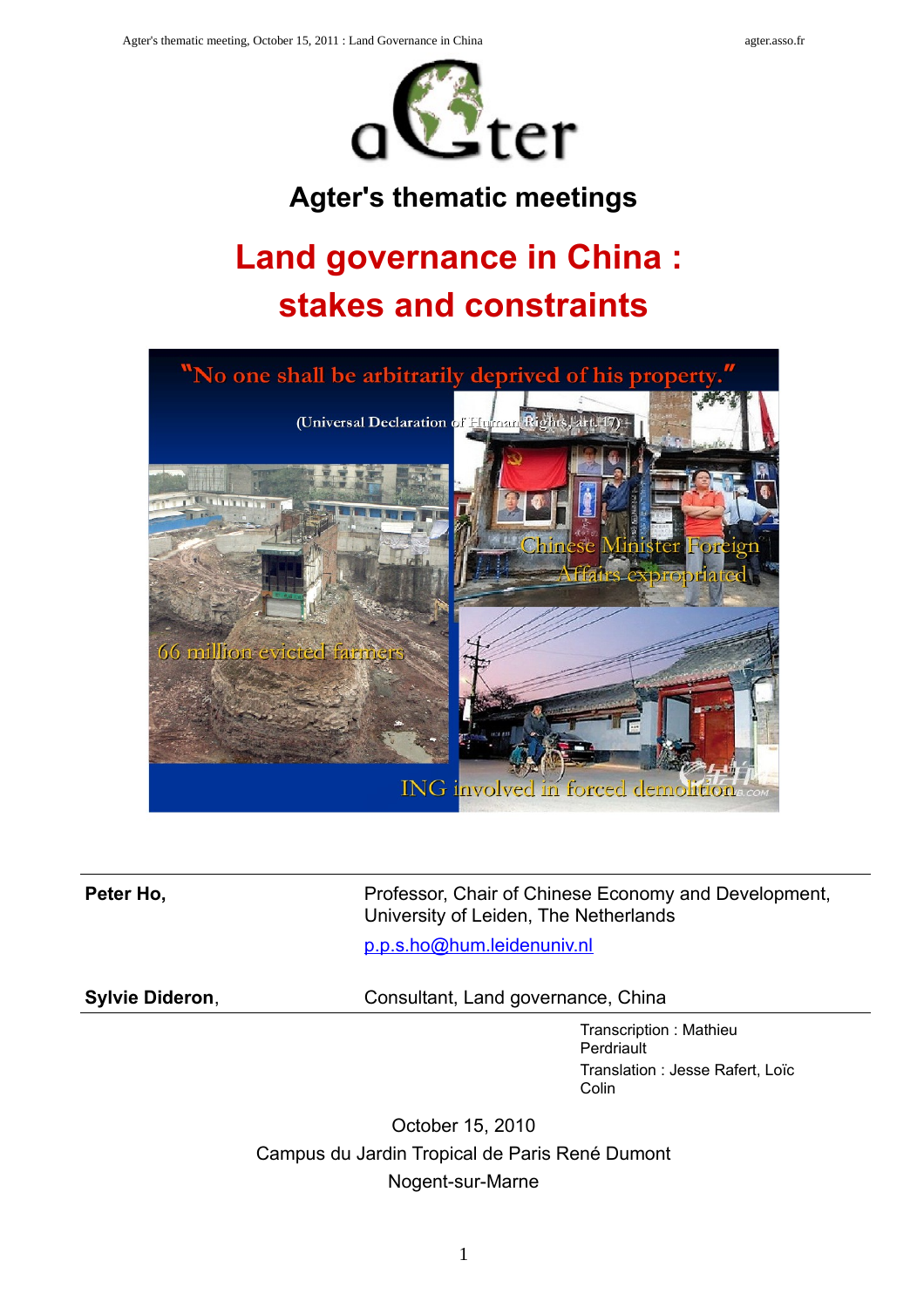### [Vidéo #1]

**Peter Hô:** I think that there are two concepts that it's good to bear in mind. The first concept is credibility and the second concept is the concept of empty institution. And basically the two concepts are very opposed to each other. You might see that the credibility, or a credible institution basically means an institution that can rally sufficient social support in society and in economy in order to make that institution work. The empty institution, on the other hand, is an institution that creates a lot of social conflicts and that is incredible in certain ways.

When you look at the way how the Chinese state is dealing with the land question so to say, I think you can see that, on the whole, it is able to steer this very difficult transition and this very difficult question in rather a successful way without really much major social disruption. I think one of the keys to understanding that is the fact that it is also able to back away and to stand away, as a state, in institution development, rather than facilitate institution development, instead of imposing it. If we look at land, why is it important in Chinese context ? Land is first of all the last vestige of Chinese socialist past. Why so ? Because if you look at the means of production you see that labor and capital are increasingly being privatized but land is basically still in hands of the state and the collectives. This basically also means that, when you are talking about China's future and China's future development, the land question will play a crucial role in that. You can see that land has become an enormous source of wealth in Chinese society. Real estates list today as one of the ten most profitable industries in China.

Let's have a look at the theory. If you look at neoliberal theory, it has basically three premises: the first premise is that land needs to be private, so land property needs to be privatized. Second premise : land property needs to be formal, it needs to be protected and described in law, and as titled and registered. And last : the land property must to be secure, so it must be exclusive, you must be able to exclude others from its use and from other rights, and it needs to be long term. If institutions can be protected by the state but left to the market, then a real functioning market should be able to develop. That is the neoliberal theory. However, I think if you look at the Chinese context, what you will see is that China contradicts theory. First of all, land is not private but it's in the hand of the state and the collectives. Secondly, land is not formal but it is usually informal. In fact, most of the land is actually not registered. There is no national cadaster in the Chinese context. And lastly, as you have seen already in this picture before that I showed you at the beginning, land property is not secured at all. I mean, even the former minister of foreign affairs can loose his land, can loose his property. So, it's far from secure. And the bathening thing is that China, despite all these contradictions, has been able to achieve this double digit 10 % growth over the past thirty years. One of the keys to understand leads to that concept of credibility, namely "how can the state create or how can the state foster or facilitate the establishment of credible institutions ?". I think that, in order to understand that, it seems that it really doesn't matter what the exact nature of this institution is. Whether it is formal or informal, whether it is private or state owned or collective or whether it is secure or insecure, that's not the question, that's not the main thing. The main thing is whether it is a credible institution or not.

The question is who owns the land in China ? And the funny thing is, when you ask that question in China, and you go to a farmer and you ask that farmer "who owns that land ?", the farmer will often say "It's the village that owns that land". If you go to the township, which is a different administrative level, the township might tell you "well, the township is representative of the collective in China and the village is not, so we are the representative". If you go to the county which is a level even higher, then the county might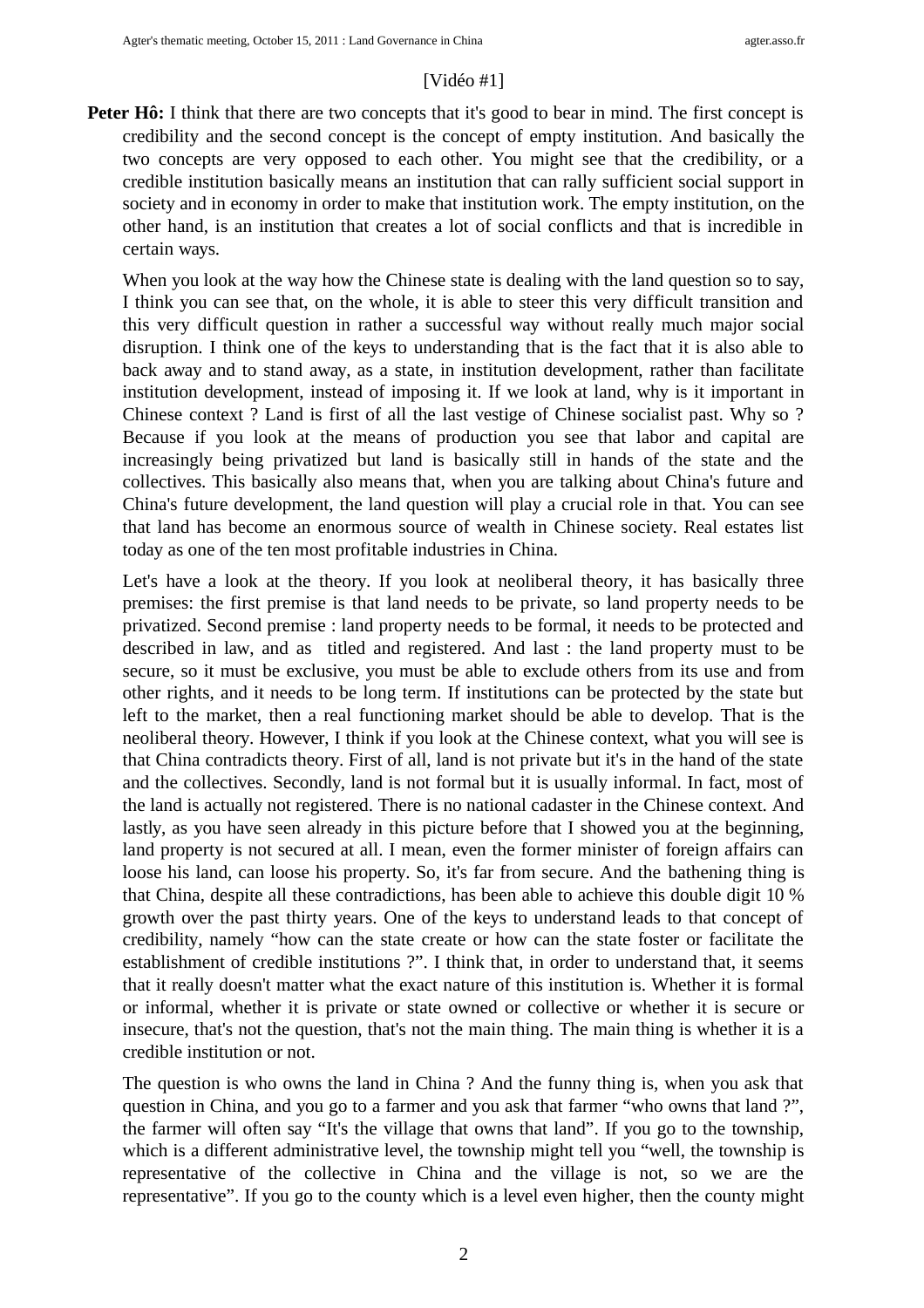say "well, we are actually the lowest level of the state, it's really depends on what kind of land you are looking at, and we think that the county, as a collective, can not represent that ownership". The higher you go, the most different answers you get.

And the funny thing is that when you ask the farmer in China... Because the farmers in China they are allowed to lease the land. They can lease it for up to 30 years, from the village, but the village, often times, takes away the land every 4 to 5 years and reallocates it to other people in the village. And the interesting thing is that the support for this land reallocations is around 80,6 % in the late 1980's, it dropped a little bit to 62,2 % in the late 1990's, but when I did a survey in 2005 over the whole country and I can see that it backed to 70 %. What these figures tells you is that the major proportion of farmers actually supports a property rights structure that is insecure.

And you basically can see what China has been doing over the past 30 years in terms of dealing with its surplus rural labor, that rural labor that is basically living off the land day by day and surviving on that land. And to give you that example I would like to put it in comparison : here you see the Netherlands' proportion of rural labor. The Netherlands is a country which has a large agricultural export in the world and in the 1930's it was around 80 %, in the 1950's, when Netherlands starts industrializing, it dropped to 12 %, and today it's around 2 to 3 % of dutch population is still farmer. In the Chinese context, you see that it is almost 90 % in the 1930's, and today it is around 50 % who is farmer in the Chinese context. I think what is interesting to see is that the property right structure of China and the property rights structure of agriculture was able to sustain that transfer of rural labor. You can see that here, because the rural lease system provided a stable base of livelihood for farmers. Because they had a stable base of livelihood, it also enabled the rural China industrialization. Because of the rural industrialization, the surplus labor dropped from 80 % to 60 % from 1979 to 2004. There was a decline in rural poverty from 30 % to 2,8 %, less than 3 % over the same period. It led to the diversification of China's agriculture on the long term, and, mind you, all this was basically achieved without major social, political and economical disruption as we have seen, for example, in the former soviet union, which completely collapsed.

- **Question :** The questions is indeed : What is the credibility of a state that still has the hands on land; and why is there no conflict ? Is it because the justice in China doesn't allow the farmers to claim or is it because it's even impossible to talk about expropriation since talking about expropriation requires to be a landowner**?**
- **Peter Ho**: It's a sort of contradiction between on the one hand my argument that the institution structure is basically credible, for the other side it seems that there are no conflict at all but still there are conflicts. I think that that's this sort thing that puzzles you. I think that credibility doesn't mean that there are no conflicts. In fact when you do see the Chinese context you do see that there are a lots of conflicts present, as well as there are potentially even larger conflicts present that might erupt.

I think on the one hand China over the past thirty years has been able to guide its transition without major social instability. And I think that that is the main indicator so far. So China did not collapsed, contradictory to the expectations of many people that China would collapsed, it did not. And I actually also don't expect that China will collapse although a lot of people still thing so.

What you do see is that there are a lot of externalities of development, and it also has much of its downsides. And I think these downsides are the thing that you see. So people that are being resettled, the problems of forced evictions, the environmental problems of China, these are definitely the downsides of China's development. But without giving any moral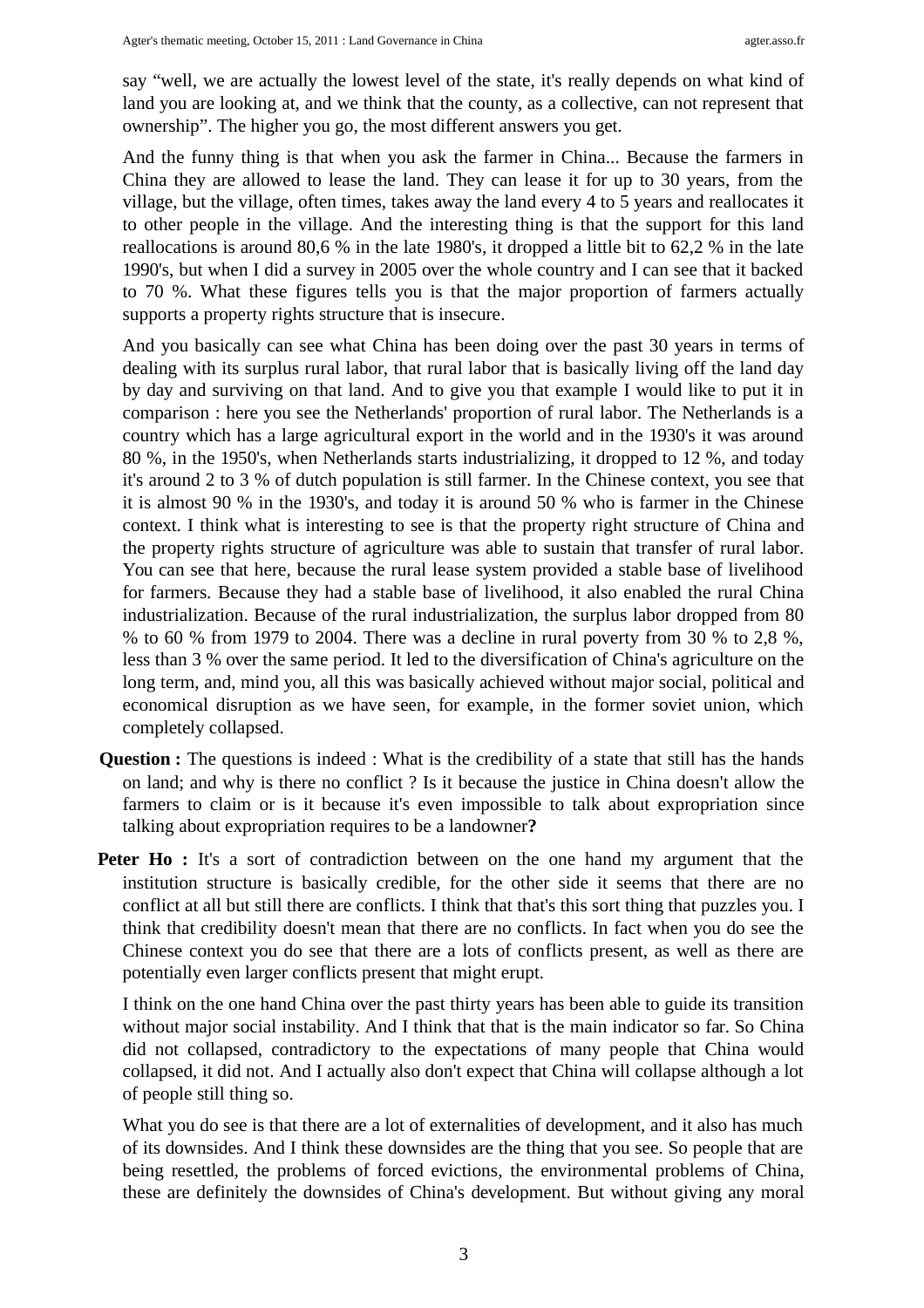judgment on that, I think if you look into the institutional structure of China in its current face of development, much of the enormous growth has actually been possible because of this specific institutional structure. So, a structure that is insecure, a structure that is not private and a structure that is not protected by law.

/



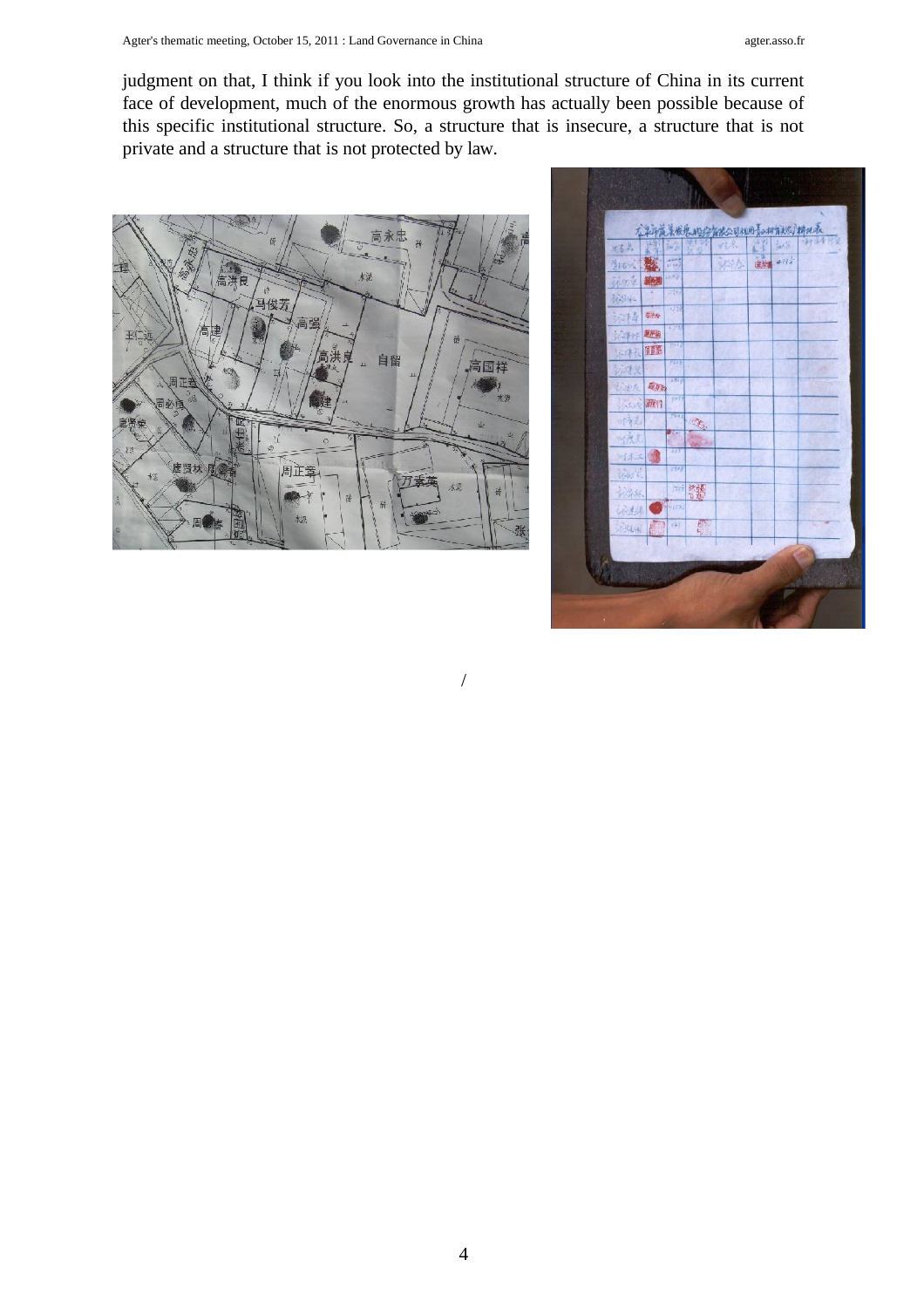### [Vidéo #2]

**Sylvie Dideron:** During the decollectivization in China, all the means of production, included the land, were redistributed at a village level. The village was the former production unit. All of the rights on the land were redistributed to families depending on the number of mouths to be fed.

So the head of the family received the title, for land use rights; and these rights could be inherited. Over time, the duration of these rights varied and increased; now, for agricultural lands, they last for 30 years. One interesting thing about this reform is that, in the very beginning, each village maintained a land reserve which could be regularly redistributed according to local will, in response to population changes. For example when someone died, or was born, or when a woman married outside of the village and left, land distribution was re-adjusted as necessary. This is no longer the case now.

When it comes to agriculture, it's clear that the farmland belongs to the collective. What is meant by collective is ambiguous; but we do know that these lands belong to the village and not to the state. What is also clear is that according to Chinese law, all other natural resources, forested lands, and pasture lands, belong to the state. The collectives often sign contracts with entrepreneurs; particularly in places that had previously been deforested, but which the state was intending to reforest. So, they invite investors capable of mobilizing capital and labor to re-plant trees. Now obviously, this is contradictory, because the land use rights had already been attributed to families; and, at the same time, the village, or rather the village committee, which is an elected group of mayors, take the initiative in spite of the fact that the law doesn't designate them as representatives of the collective; the term 'collective' is not defined by property law. And yet they sign contracts with businesses that come to plant trees. Very often, these contracts cover a period of 20 or 30 years.

In October 2008, the 17th Congress of the Communist Party of China made statements that led many foreigners to believe that the land was going to be privatized, or at least to wonder about it. But in fact, the Chinese communist party emphasized that they intended to facilitate the transfer of land rights, not to change their structure or their nature, that is to say the ownership of the land. Here, I'm only referring to land in rural areas, not in urban areas. So the land is state property, it's collectively owned (though what that means exactly is somewhat unclear) but the rights of use are allocated to individuals. This is not being questioned. What is being questioned is the facility with which they can be transferred, in other words the facility with which land use rights can be subleased to other people.

In the Province of Jiangxi, which is a very important region for rice cultivation, one of the 'bread baskets' of China, I observed that the majority of family farms producing rice had contracts with large industrial rice mills that process and export rice. These companies, which are mainly Chinese, control all steps of the commercial chain : production, processing and export. They provide capital to small farms that don't have the means to invest in equipment or to purchase fertilizer every year. This ends up being a form of land concentration, as the contracts tend to be based on a relationship of dependence between the peasants and the corporations, which control a significant portion of land.

A final form of agricultural organization that I would like to address is the agricultural cooperative. For a few years now, the Chinese government has been encouraging the formation of what are called 'agricultural cooperatives.' What we've noticed in the field is that these cooperatives are often formed by one person with the means to invest, who brings together more than one family on one farm, to cultivate or to raise livestock on a large scale. So, in reality, what are called 'cooperatives' are frequently composed of one principal investor, who controls most of the shares of the cooperative, and other members,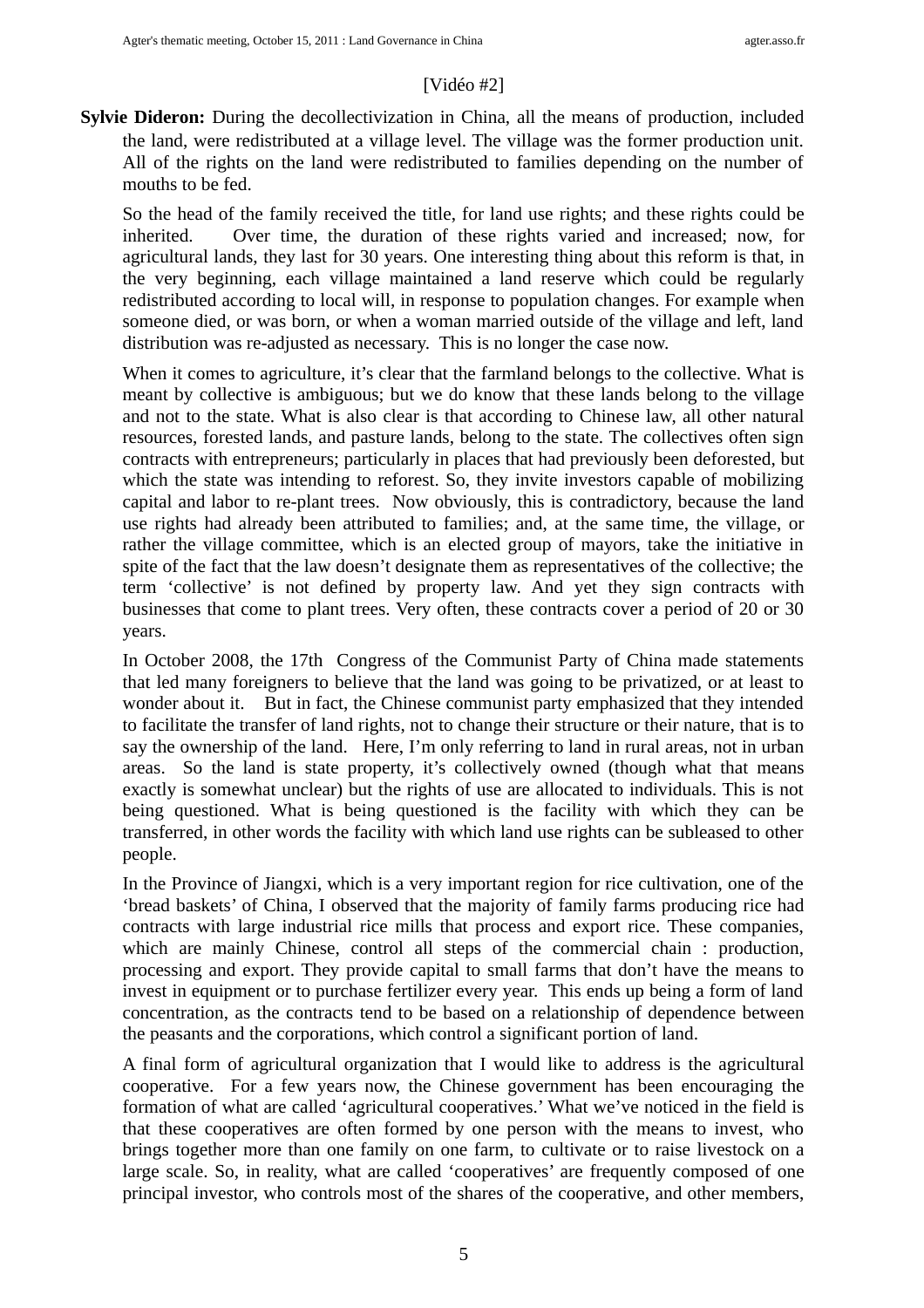smaller farmers whose role is to provide the association with a work force. What they also provide, or what they help obtain, is support from the state, which, in order to encourage the formation of cooperatives, offers support for installation, and subsidies, to each of its members.

It is one of the state's major goals to move towards larger farming structures, which are believed to be more productive; this is the underlying hypothesis. There are a number of examples that illustrate this; one is the law on agricultural cooperatives, which I've been speaking of; secondly, there is the authorization I mentioned, facilitating the transfer of land use rights, which is without a doubt intended to facilitate land concentration. We can situate these in the more general context, that of the Chinese government's firm commitment to their main priority, economic growth. This is reflected in policies that strongly encourage investors from outside of the agricultural sector to invest in agriculture.

/

- **Michel Merlet:** The presentation that Peter has made is very appealing, but at the same time, potentially misleading, in claiming that there is no such thing as property. Though I've never foot set in China, I get the impression that their conception of rights over the land is so ingrained that it has not been necessary to institutionalize it. In other words that there is a certain recognition of people's rights, which allowed decollectivization to happen the way it did, and not, for example, the way it happened in the Soviet Union.
- Peter Ho: I think that the way how China deals with property actually proves the way how they deal with credibility, because the reason why China was successful it's because, at a certain point they said: "ok, let's be pragmatic here, let's not go the way like the Soviet Union and we have to privatize it, but we just go with the flow, we respect our socialist background with state and collective ownership, and we do some privatization of the land use rights, so we don't privatize the ownership but we just privatize the land use rights". That's what they did.

However, when they did so, the idea was still to have secure, private use rights. What they did find out after these thirty years, and during these thirty years, is that the village was still redistributing this land, and it was not secure. The government was saying: "maybe we should try to make it secure and put it in law, but actually the reason why it is not secure is because the villages are confronted with a large overpopulation. So, if somebody dies in a family and there is a baby in another family, the village authorities will take the land away from the family who has somebody who died to the family with a new born. And in this way, they organized that everybody has equal access to land. This is an informal property right. It is informal, but it is supported, and that is why it is credible.

The government, at a certain point, realized that this was the case, so that's why they backed off. I think that's the reason why it works not to have a government who says at a certain point: "ok, we must have private, so we make it private and we make it secure" No, at a certain time the government said: "ok, hands off, let's leave it as it is".